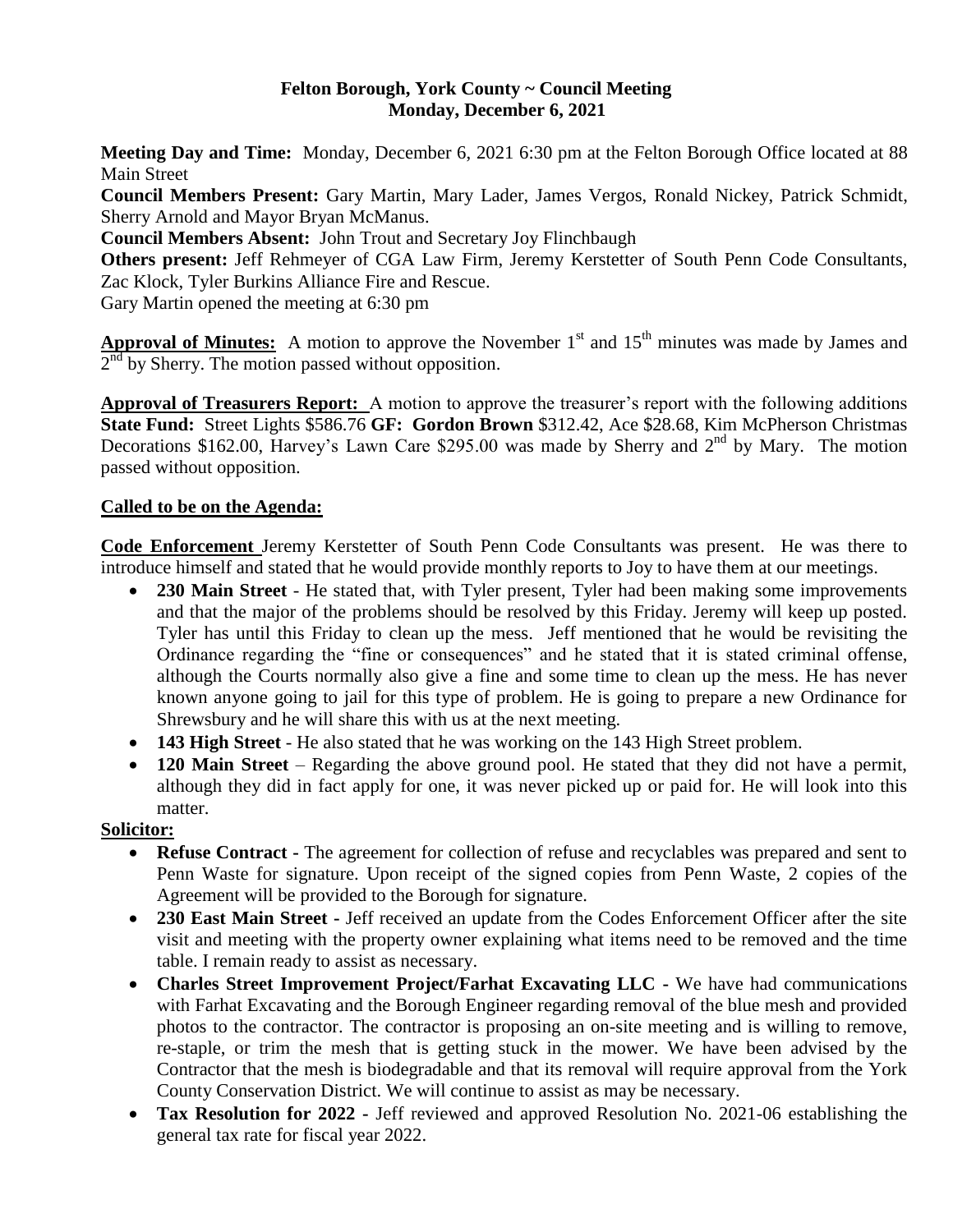- **Tax Collection Agreement -** Review of the 2021 election results indicate that no individual was elected Tax Collector for Felton Borough. Therefore, the Borough may continue to have Sharon Wolfe collect the taxes as she was declared the winner in Chanceford Township as long as the Township agrees by signing an Intergovernmental Cooperation Agreement for Tax Collection, and both the Borough and Township authorize the agreement by resolution. The Tax Collection Agreement and Resolution authorizing the agreement are attached. A motion to approve Resolution 2021-07 that allows Sharon Wolfe, Chanceford Twp Tax Collector to collect the borough's taxes was made by Mary and  $2<sup>nd</sup>$  by Patrick. The motion passed without opposition.
- **Nuisance Ordinance -** We are in the process of drafting an updated Nuisance Ordinance and will provide it to you in the near future for your review and adoption.

# **Engineer** –

• Pay request from Pennell Services for \$7,758.50. A motion to approve the pay request was made by Ron and  $2<sup>nd</sup>$  by James. The motion passed without opposition.

# **Alliance Fire and Rescue –** Tyler Burkins

- Santa Drive will be this Saturday at 5 pm and they will still be doing the can food drive
- Venues are doing well, they have some scheduled out into 2024
- Fire Dept is doing some remodeling on the Fireside venue with some state fund money they received

Discussions regarding some of the new and old business items could not be reported on since Joy was not present to bring us up to date on her findings. Will report next month.

## **Old Business:**

- Pothole repairs
- Red Lion Ave
	- o Penn Dot Paving Project 2023
	- o Stormwater Televising Update *Possible next week start date*
- DCNR Playground updates *Willow Playworks has received some of our playground equipment*
- Notary Information

## **New Business:**

- Ambulance Report
- Resolution # 2021-06 General Tax Millage Rate Motion to accept was made by Ron and  $2^{nd}$  by Sherry. Motion passed without opposition.
- Adopt 2022 Budget Motion to accept was made by Ron and  $2^{nd}$  by Sherry. The motion passed without opposition.
- DCED Multimodal Grant Denial Letter
- CDBG Agreement with York County Commissioners A motion to accept the agreement for the CDBG grant was made by Ron and  $2<sup>nd</sup>$  by Patrick. The motion passed without opposition.
- Fire police request Glen Rock Borough, Christmas Eve Carolers
- Beaver Street Bridge Replacement– *Penn Dot 2024 or later*
- Thank you letter from Kalreider Benfer Library

## **Comments from Council**

Patrick brought up the Christmas lights and obviously we are not going to be able to use them this year.